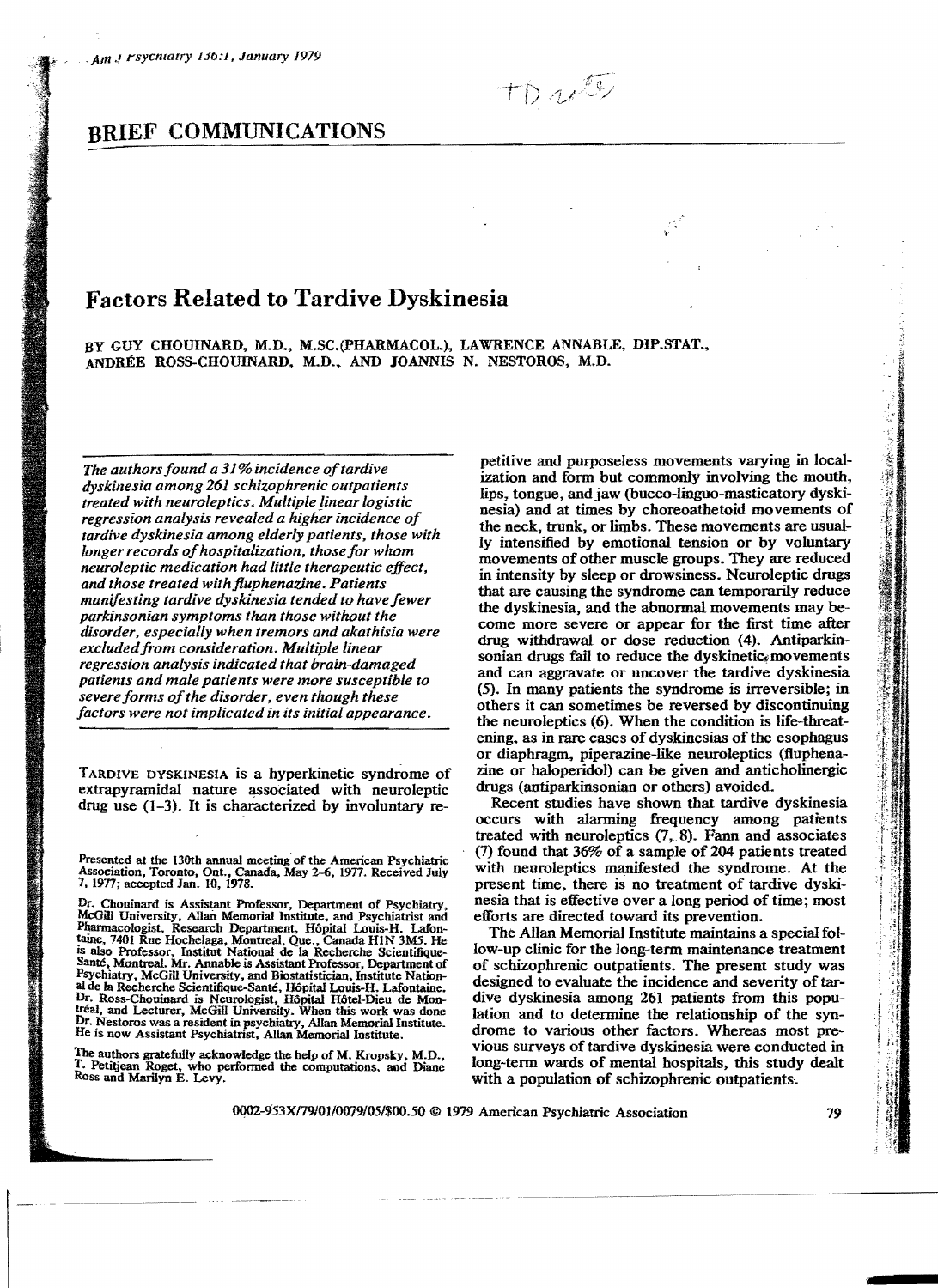## METHOD

Patients are accepted in the special follow-up clinic after the primary hospital diagnosis of schizophrenia is confirmed by the psychiatrist in charge of the clinic. The diagnostic criteria used are similar to those of the National Institute of Mental Health-Psychopharmacology Service Center Collaborative Study (9). Schizophrenic patients who are not likely to need longterm pharmacotherapy are not accepted in the clinic. During the two years before this study pharmacotherapy was under strict control, and the following principles were applied: the minimum therapeutic dose was given; a single neuroleptic was prescribed whenever possible; drugs were administered in a single daily dose or twice-daily regimen; procyclidine (Kemadrin) was the only antiparkinsonian drug used; attempts were made to withdraw the antiparkinsonian after three months of treatment; fluphenazine enanthate, an injectable long-acting drug, was given to patients who were resistant to other neuroleptics, those who could not be relied upon to take medication, and those with frequent relapses; fluphenazine hydrochloride was the only piperazine-type drug given orally; polypharmacy was avoided and antidepressant drugs; minor tranquilizers, and hypnotics were not prescribed; and, finally, medication was reviewed each time the patient came to the clinic.

The patients were examined by a neurologist who had not seen them before in random order on the day they came for their regular visit to the clinic. All patients were examined except for a smaIl percentage (less than 5%) who repeatedly failed to keep appointments. The neurologist completed a structured medical questionnaire, $\frac{1}{2}$  carried out a complete neurological examination, and rated each· patient for the presence and severity of tardive dyskinesia and other extrapyramidal symptoms. The presence of tardive dyski . nesias was assessed according to a standard procedure that included the following routine neurological tests: 1) the patient's spontaneous behavior was observed while seated, standing, or walking, 2) since abnormal movements are. increased by voluntary movements of other muscle groups, the oral-facial region was observed while the patient carried out the pronation-supination tests of both hands as fast as possible and performed rapid alternate movements of both wrists and the finger-nose-finger test, 3) the patient was asked to walk without shoes so that any choreoathetoid movements of the limbs could be noted, and 4) the patient was asked to copy a spiral with both hands and to sign

his or her name (since the test is performed under emotional tension, this procedure may activate dyskinetic movements and thus sometimes uncover covert dyskinesias). In doubtful cases, the patient was asked to open his or her mouth while performing the pronationsupination and alternate movement tests so that the tongue could be observed. Questionable cases of tardive dyskinesia were not considered to be positive.

Dyskinetic movements were rated according to frequency and amplitude on a 4-point scale  $(0-3)$  as follows: 0=absent, 1=mild but clearly present, 2=moderate, and 3=severe. Abnormal movements in the lingual, masticatory, and facial-labial areas and the trunk and extremities were rated separately.

Other extrapyramidal symptoms were also rated on a modified version of a specially designed extrapyramidal rating scale (10). The following items were evaluated: expressive automatic movements (facial mask and speech), bradykinesia, rigidity of limbs, gait and posture, tremor (of limbs, head, chin, and tongue), akathisia, increased salivation, and dystonia. Both spontaneous tremors and those manifested when the patient extended both arms forward with palms down and eyes closed or performed the spiral test and handwriting were evaluated. Each item was rated on a 6 point scale ranging from normal to extremely severe.

In the same visit the patient was seen by one of three psychiatrists who rated the therapeutic response to treatment on a S-point scale (11) and overall severity of illness on a 7-point scale (11). The neurologist and psychiatrists did not have access to each others' findings.

# RESULTS

The study population consisted of 261 schizophrenic outpatients, 138 male and 123 female, ranging in age from 19 to 67 years. Table 1 shows the mean and standard deviation for the age, length of neuroleptic treatment, neuroleptic dose (converted to chlorpromazine units [12]), clinical global impression (CGI) of overall severity of illness, and CGI therapeutic effect for male and female patients separately and for both sexes combined. Table 2 shows the percentages of patients with tardive dyskinesia and parkinsonian symptoms. those being treated with antiparkinsonian medication and '< fluphenazine, and those with a history of ECT treatment, insulin treatment, brain damage, alcoholism. antidepressant treatment, and hospitalization. .

Three kinds of statistical analysis were performed on the data. In each analysis the variable for tardive dyskinesia was regressed against the following variables: age, number of years treated with neuroleptics, length of previous psychiatric hospitalizations, current  $*$ dosage of neuroleptics (converted to chlorpromazine  $\ddot{\ast}$ units), current fluphenazine treatment, total score for parkinsonian symptoms, antiparkinsonian dosage,  $\frac{2}{3}$ number of ECT treatments, number of insulin treatments, presence of brain damage, alcoholism, history of antidepressant treatment, CGI overall severity of illness, and CGI therapeutic effect.

<sup>&</sup>lt;sup>1</sup>The medical questionnaire covered the following items: 1) family history of mental disease, epilepsy, abnormal movements or tics, or any neurological disease, 2) history of previous admission for or investigation of neurological disorder, brain surgery, head trauma<br>(with or without skull fracture), meningitis, or coma, and history or presence of abnormal movements, tics, epilepsy, or venereal disease, 3) abnormal laboratory results (VDRL or EEG), 4) history of loss of consciousness, headache, visual trouble (decreased vision), loss of balance or difficulty walking, or difficulty swallowing or talking, and 5) history of alcoholism or drug abuse (LSD, barbiturates, etc.).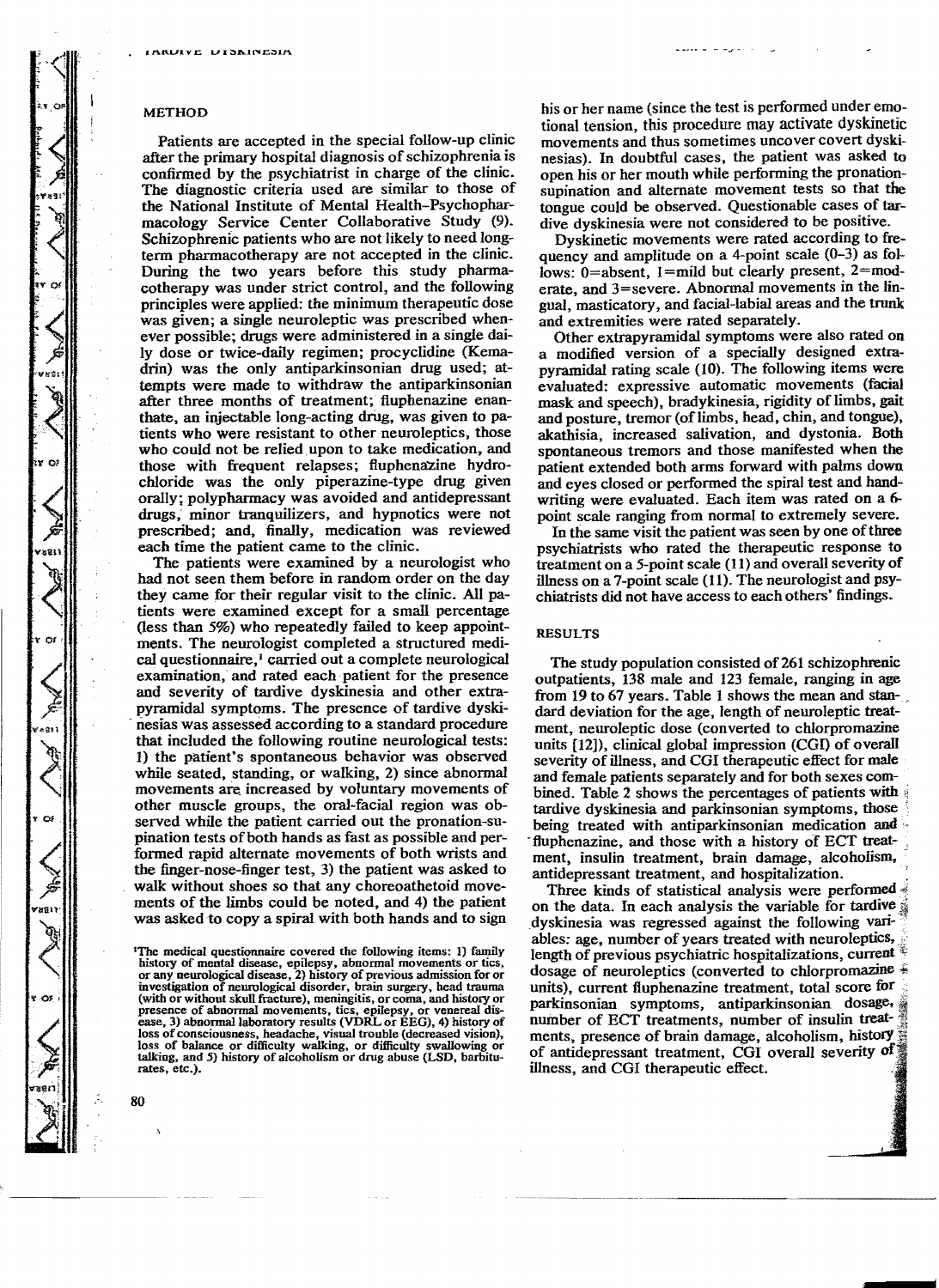# TABLE 1 Characteristics of 138 Male Patients and 123 Female Patients in StUdy Population

| Characteristic                    | Males |      | Females   |     | Total |      |
|-----------------------------------|-------|------|-----------|-----|-------|------|
|                                   | Mean  | SD   | Mean      | SD  | Mean  | SD   |
| Age (years)                       | 38.3  | 11.0 | 44.2 11.1 |     | 41.1  | 11.4 |
| Years of neuroleptic<br>treatment | 8.8   | 5.7  | 10.7      | 5.8 | 9.7   | 5.8  |
| Neuroleptic dose                  |       |      |           |     |       |      |
| $(chlororomazine units)*$         | 425.0 |      | 300.0     |     | 400.0 |      |
| CGI (in general)                  | 4.6   | 0.9  | 4.5       | 0.9 | 4.5   | 0.9  |
| CGI (therapeutic effect)          | 1.6   | 0.9  | 1.7       | 0.9 | 1.6   | 0.9  |

\*Median dose given because the distribution of neuroleptic dosages was skewed (range=0-5500 chlorpromazine units/day). Neuroleptic medications were converted to chlorpromazine units according to the equivalency given by Davis and Cole (12). Fluphenazine enanthate was converted to ehlor promazine units on the basis of an equivalency of a dose of 25 mg I.M. every 2 weeks to 300 mg chlotpromazine daily.

#### TABLE 2

History and Presence of Tardive Dyskinesia or Parkinsonian Symptoms In 138 Male Patients and 123 Female Patients in Study Population

| Factor                         | Males $(\%)$ | Females (%) | Total $(\%)$ |  |
|--------------------------------|--------------|-------------|--------------|--|
| Tardive dyskinesia             | 29.0         | 32.5        | 30.7         |  |
| Parkinsonian symptoms          | 71.0         | 59.3        | 65.5         |  |
| Antiparkinsonian               |              |             |              |  |
| treatment                      | $-60.9$      | 56.9.       | 59.0         |  |
| <b>Fluphenazine</b> treatment  | 47.8         | 30.9        | 39.9         |  |
| <b>ECT</b> treatment           | 47.8         | 59.3        | 53.3         |  |
| Insulin treatment              | 4.5          | 8.8         | 6.5          |  |
| Brain damage                   | 24.6         | 17.1        | 21.1         |  |
| History of alcoholism          | 17.4         | 3.3         | 10.7         |  |
| fistory of antide-             |              |             |              |  |
| pressant treatment             | 23.2         | 31.7        | 27.2         |  |
| <b>Previously hospitalized</b> | 86.2         | 90.2        | 88.1         |  |

#### ABLE 3

ariables Significantly Related to Presence of Tardive Dyskinesia Acprding to Stepwise Logistic Regression Analysis

| ariable                                      | Significance        |
|----------------------------------------------|---------------------|
| ge                                           | p<.001              |
| ays in hospital                              | $p = .03$           |
| GI therapeutic effect                        | $p = 0.05$          |
| luphenazine treatment                        |                     |
| arkinsonism total score (negatively related) | $p=.03$<br>$p=.06*$ |

'=.03 when score for tremors is excluded from parkinsonism total score;  $=$ .02 when scores for tremors and akathisia are excluded from parkinsonun total seote.

# *uiables Predicting Incidence a/Tardive Dyskinesia*

Patients were coded I or 0 according to whether tarve dyskinesia was present or not; a regression analy<sup>i</sup>using the linear logistic model (13) related other riables to the probability of the patient's manifesting -dive dyskinesia. This analysis was carried out on all 1 patients by a computerized stepwise inclusion pro- $\mu$  fure (14), which first determines the single most imrtant characteristic in predicting the incidence of dive dyskinesia, then the second most important .iable given that the first has been included in the lation, and so on. Table 3 shows the five variables

#### TABLE 4

Variables Contributing Significantly to Multiple Regression Relationship with Total Senre for Tardive Dyskinesia," As Entered by Stepwise Inclusion

| Variable                                   | Significance Coefficient | Multiple<br>Correlation | Partial<br>Correlation<br>Coefficient |
|--------------------------------------------|--------------------------|-------------------------|---------------------------------------|
| All patients included $(N=261)$            |                          |                         |                                       |
| Age                                        | p<.001                   | .29                     | -29                                   |
| CGI therapeutic effect                     | p=.003                   | .34                     | . 19                                  |
| Parkinsonism total score                   |                          |                         |                                       |
| (negatively related)                       | $p=.026$                 | .37                     | -- 14                                 |
| <b>Fluphenazine treatment</b>              | $p = .013$               | .39                     | .15                                   |
| Days in hospital                           | $p = .050$               | .41                     | . 12                                  |
| Sex (male)                                 | $p = .049$               | .43                     | .12                                   |
| Only tardive dyskinesia<br>patients (N=80) |                          |                         |                                       |
| Brain damage                               | p=.003                   | .33                     | .33                                   |
| CGI therapeutic effect                     | $p=.045$                 | .39                     | .23                                   |
| Age                                        | $p=.089$                 | .43                     | .19                                   |
| Parkinsonism total score                   |                          |                         |                                       |
| (negatively related)                       | $p=.079$                 | .47                     | $-.20$                                |
| Sex (male)                                 | $p = .077$               | .50                     | .20                                   |

\*Scores for tremors and akathisia are excluded from total score for parkinsonian symptoms.

that, when entered sequentially, made statistically significant ( $p < .05$ ) contributions to the regression relationship. The variable most related to the incidence of tardive dyskinesia was age, which was highly significant ( $p$ <.001). Then followed length of time spent in a psychiatric hospital. score for CGI therapeutic effect . (a high score indicates little improvement, i.e., there tended to be a greater incidence of tardive dyskinesia among patients with little therapeutic improvement), fluphenazine treatment, and, finally, the total score<sub>i</sub>for parkinsonian symptoms, which was related inversely to tardive dyskinesia (i.e., patients with fewer parkinsonian symptoms tended to have a higher incidence of tardive dyskinesia). When the score for tremors or the scores for both tremors and akathisia are excluded from the total score for parkinsonian symptoms, the inverse relationship between tardive dyskinesia and parkinsonian symptoms becomes more pronounced (see table 3). A test of goodness of fit of the model showed the fit to be satisfactory  $(\chi^2=1.6, df=4, p=.8)$ .

# *Variables Predicting Severity o/Tardive Dyskinesia*

This analysis related the severity of tardive dyskinesia, as measured by the total score, to the other vari ables by the usual multiple linear regression model. A first analysis was carried out on alI 261 patients by a computer program using a stepwise inclusion proce dure  $(15)$ . Table 4 shows the six variables that, when entered sequentially, were significantly related to the total score for tardive dyskinesia. The same five variables found to be related to the incidence of tardive dyskinesia were also related to the severity of the disorder, although there is some change in their relative importance. Again, the inverse relationship between tardive dyskinesia and .parkinsonian symptoms was more pronounced when the score for tremors and aka-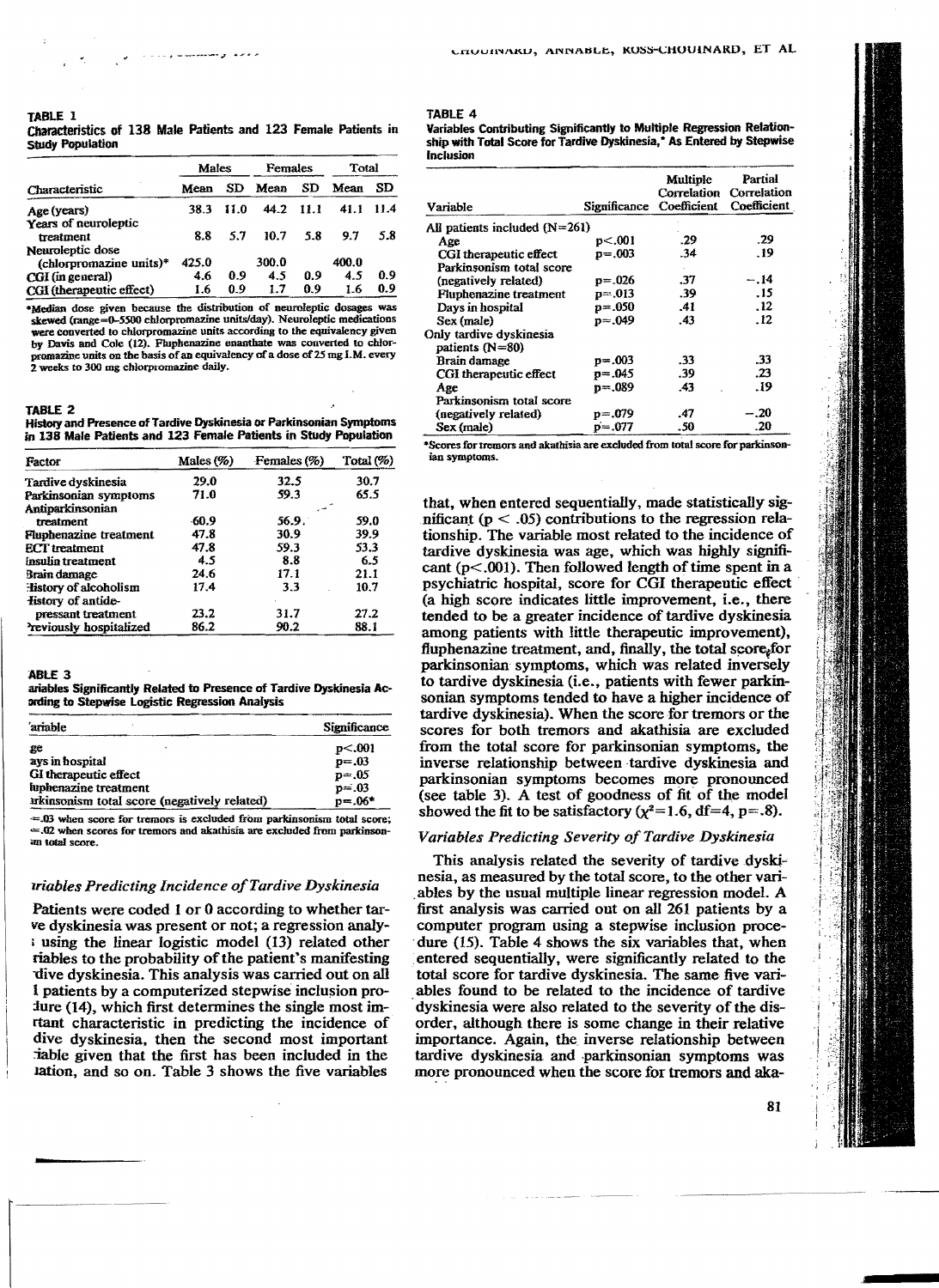thisia were excluded from the parkinsonism total score. In addition, the sex of the patient enters the re- $\cdot$ lation, with male patients tending to show more severe forms of the condition than female patients. The six variables included in the equation account for 18.5% of the total variation in the scores for tardive dyskinesia among the 261 patients.

Finally, we repeated this analysis including only those 80 patients who had tardive dyskinesia (table 4). This analysis revealed that among the patients with tardive dyskinesia, those with previous brain damage tended to have more severe forms of the disorder.

# . DISCUSSION

ie (m. 1946)<br>1940 - Antonio Alemania, filozof, filozof, filozof, filozof, filozof, filozof, filozof, filozof, filozof, filo

Recent surveys show a higher incidence of tardive dyskinesia than was first reported. In this study, tardive dyskinesia was found to be present in 31% of a popUlation of 261 schizophrenic outpatients treated by neuroleptics; this percentage is similar to that reported  $\begin{bmatrix} 1 & 1 \\ 1 & 1 \\ 1 & 1 \end{bmatrix}$ by Fann and associates (7). Age was. clearly the most important contributory factor; older patients were more susceptible to tardive dyskinesia. It has also been our clinical experience that the older the patient is when first started on neuroieptics, the sooner he or she is likely to develop the syndrome. This would indicate a need for caution when prescribing neuroleptics to the elderly patient. A 1977 study (16) suggested biochemical changes in the striatum with aging, and it might be hypothesized that these changes could favor the appearance of tardive dyskinesia.

Among patients of the same age, those for whom neuroleptic treatment was producing little therapeutic effect were more likely to present severe forms of tardive dyskinesia. When linked with the finding on age, this suggests that in some cases it may be beneficial to withdraw neuroleptics from older patients who are responding poorly to treatment.

Crane (2, 4) has reported that severe tardive dyskinesia is seldom observed in patients with severe parkinsonism. and vice-versa. Our findings support this, especially when tremors and akathisia are not included among the other parkinsonian symptoms. These two symptoms were excluded because our clinical experience has shown that a patient with tremors or akathisia may manifest tardive dyskinesia, whereas a patient with akinesia or rigidity seldom does. There tended to be a high incidence of tardive dyskinesia among patients being treated with fluphenazine (oral or enanthate). Although fluphenazine was the only piperazine drug given to these patients, one might expect this finding would also apply to the other piperazine-like drugs, which are responsible for a higher incidence of parkinsonian symptoms. It is possible that the hyperkinetic parkinsonian symptoms of tremor and akathisia are precursors of hyperkinetic symptoms of dyskinesia. Thus, these symptoms could be expected to coexist with dyskinetic symptoms in patients shifting from one syndrome to the other. In contrast, the hypokinetic parkinsonian symptoms of rigidity and akinesia could reduce or cover the expression of dyskinesia.

Tardive dyskinesia was more prevalent among patients who had spent longer periods of time in psychiatric hospitals (independent of their age). Since this variable appeared to be more important than the length of neuroleptic treatment, it may reflect the effect of regular high-dose neuroleptic administration in hospitals. Similarly, the finding that patients responding poorly to neuroleptics had a higher incidence of tardive dyskinesia might be related to past exposure to high neuroleptic doses. This would indicate that use of neuroleptics at higher than normal dosage should be limited to the most severe cases. However. the dose of neuroleptic currently received by the patient was not found to enter significantly into the regression relationship. This is not unexpected, since high doses of neuroleptics are known to mask tardive dyskinesia.

Previous brain damage tended to be present in the more severe cases of tardive dyskinesia· but was not found to be implicated in the appearance of the disorder. The overall incidence of tardive dyskinesia among brain-damaged patients was not higher than among patients with no brain damage. Since the most severe forms of dyskinesia are incapacitating, a history of brain damage would appear to be a relative contraindication to neuroleptic treatment. In the same way, male patients also appeared to be more susceptible to severe forms of the disorder. Because men are often less responsive to neuroleptics than women, a possible explanation of their increased susceptibility to severe tardive dyskinesia is the use of higher neuroleptic dosage. Other factors, such as ECT, insulin treatment, antiparkinsonian medication at the time of examination (which in the clinic is always adjusted so as not to aggravate the tardive dyskinesia), and history of tricyclic antidepressant treatment were not found to be related to tardive dyskinesia in this population of schizophrenic outpatients.

## REFERENCES

- 1. Crane GE: Dyskinesia and neuroleptics. Arch Gen Psychiatry 19:700-703, 1968
- 2. Crane GE: Persistent dyskinesia. Br 1 Psychiatry 122:395-405, 1973
- 3. American College of Neuropsychopharmacology-Food and Drug Administration Task Force: Neurological syndromes as sociated with antipsychotic drug use. Arch Gen PsychiatrY 28:463-466, 1973
- 4. Crane GE: Pseudoparkinsonism and tardive dyskinesia. Arch Neurol27:426-430, 1972
- 5. Gerlach J, Thorsen K: The movement pattern of oral tardive dyskinesia in relation to anticholinergic and antidopaminergic treatment. Int Pharmacopsychiatry 11:1-7, 1976
- 6. Quitkin F, Rifkin A, Gochfeld L, et al: Tardive dyskinesia: are first signs reversible? Am 1 Psychiatry 134:84-87, 1977
- 7. Fann WE, Davis JM, Janowsky DS: The prevalence of tardive dyskinesias in mental hospital patients. Dis Nerv Syst 33:182 186, 1972
- 8. Ius A. Pineau R, Lachanche R, et aI: Epidemiology of tardive dyskinesia, part 1. Dis Nerv Syst 37:210-214, 1976